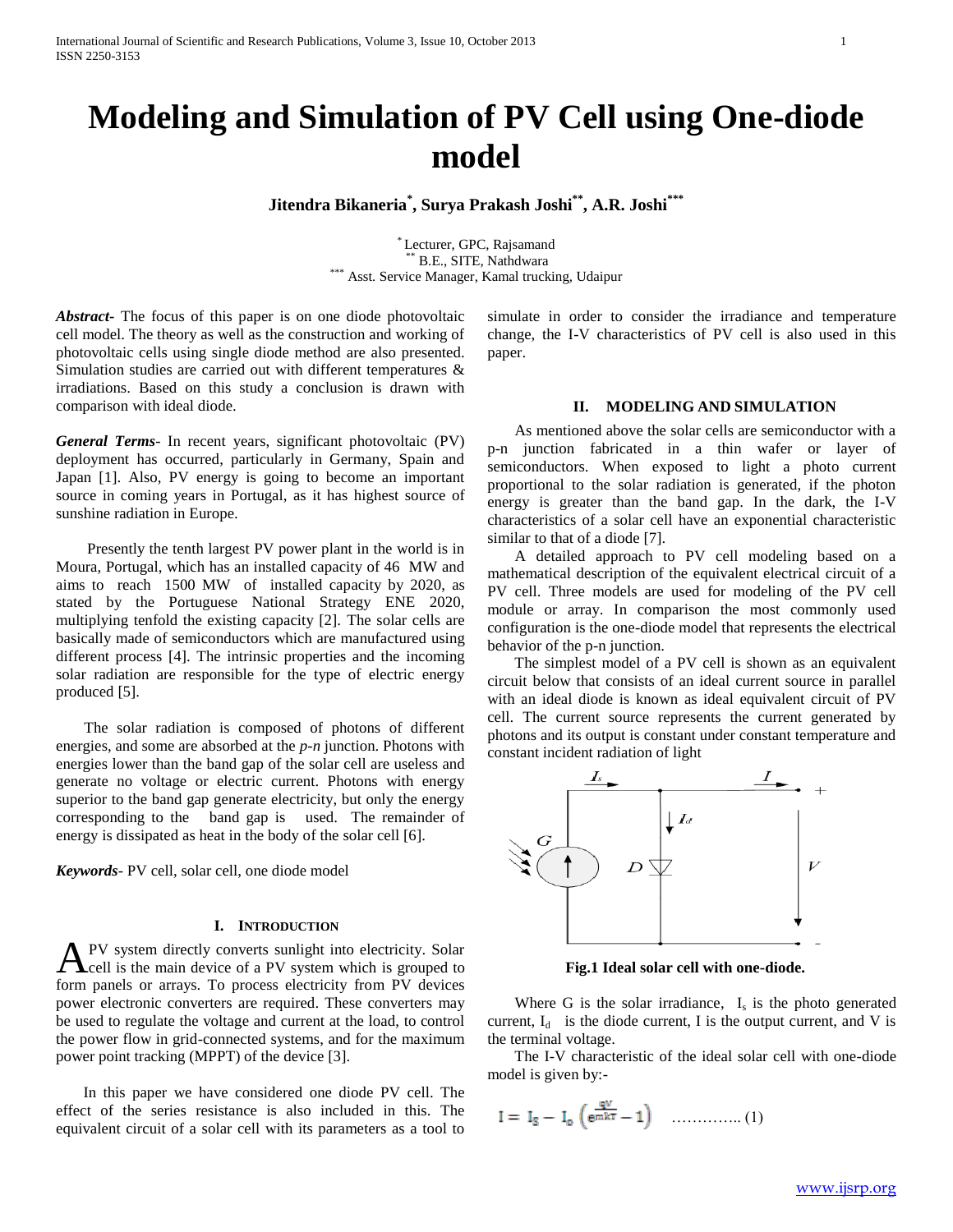International Journal of Scientific and Research Publications, Volume 3, Issue 10, October 2013 2 ISSN 2250-3153

Where  $I_0$  is the diode reverse bias saturation current, q is the electron charge, m is the diode ideality factor, k is the Boltzmann's constant, and T is the cell temperature.

 For the same irradiance and p-n junction temperature condition, the short circuit current  $I_{SC}$  it is the greatest value of the current generated by the cell. The short circuit current ISC is given by:-

$$
I_{SC} = I = Is
$$
 for  $V = 0$  ....... (2)

 For the same irradiance and p-n junction temperature condition, the open circuit voltage  $V_{OC}$  is the greatest value of the voltage at the terminals. The open circuit voltage  $V_{OC}$  is given by:-

$$
V = V_{oc} = \frac{m k T}{q} \ln \left( 1 + \frac{l_{sc}}{l_0} \right) \quad \text{For I = 0} \qquad \dots \dots \dots (3)
$$

The output power is given by:-

$$
P = V \left[ I_{sc} - I_0 \left( e^{\frac{qV}{mkT}} - 1 \right) \right] \qquad \qquad \dots \dots \dots \dots \dots \tag{4}
$$

#### **2.1 Solar Cell with Series Resistance:-**

 For more accurate result the model adding a series resistance. The configuration of the simulated solar cell with onediode and series resistance is shown in Figure 2



**Fig. 2. Solar cell with single-diode and series resistance.**

 The I-V characteristics of the solar cell with one-diode and series resistance are given by:

$$
I = I_s - I_0 \left[ e^{\frac{q(V+IR_s)}{mkT}} - 1 \right] \qquad \qquad \dots \dots \dots \dots \dots \dots \dots \tag{5}
$$

 For the same irradiance and p-n junction temperature conditions, the effect of a series resistance in the PV model implies the use of a recurrent equation to determine the output current in function of the terminal voltage. The Newton-Raphson method converges more rapidly and for both positive and negative currents. The short circuit current  $I_{SC}$  is given by:-

$$
I_{SC} = I = I_s - I_0 \left[ e^{\frac{q(R_s I_{SC})}{m k T}} - 1 \right] \text{ for } V = 0 \quad \dots \dots \text{ (6)}
$$

 The series resistance is small and negligible, the open circuit voltage  $V_{oc}$  is given by:-

$$
V = V_{oc} = \frac{m k T}{q} ln \left( 1 + \frac{l_{sc}}{l_0} \right) \text{ for } l = 0 \quad \dots (7)
$$
  
The output power is given by:

$$
P = V \left[ I_{\text{SC}} - I_0 \left[ e^{\frac{q(V + IR_{\text{s}})}{mkT}} - 1 \right] \right] \qquad \qquad \dots \dots \dots \dots \dots \tag{8}
$$

The diode saturation current at the operating-cell temperature is given by:-

$$
I_0 = I_0^* \left(\frac{T_c}{T^*}\right)^3 e^{\frac{c_1}{mk} \left(\frac{2}{T^*} - \frac{2}{T_c}\right)} \qquad \qquad \dots \dots \dots \dots (9)
$$

Where  $I_0^*$  is the diode saturation current at reference condition,  $T_c$  is the p-n junction cell temperature,  $T^*$  is the cell p-n junction temperature at reference condition and ε is the band gap.

# III. SIMULATION RESULTS

 For simulation result the mathematical models for the ideal solar cell and the solar cell with series resistance were implemented in Matlab/Simulink. We use the BP SX 150S PV module. The electrical parameter for BP SX 150S PV module is given by:-

Electrical Characteristics data of PV module Maximum Power  $(P_{max}) = 150W$ Voltage at Pmax  $(V_{mp}) = 34.5V$ Current at Pmax  $(I_{mp}) = 4.35A$ Open-circuit voltage  $(V_{oc}) = 43.5V$ Short-circuit current  $(I<sub>sc</sub>) = 4.75A$ Temperature coefficient of  $I_{\text{sc}} = 0.065 \pm 0.015$  % / <sup>o</sup>C Temperature coefficient of  $V_{oc} = -160 \pm 20$  mV/<sup>o</sup>C Temperature coefficient of power =  $-0.5 \pm 0.05$  % / °C  $NOCT = 47 \pm 2 °C$ 



**Fig:-(a) I-V characteristic for the temperature variation between 0 and 75<sup>0</sup>C.**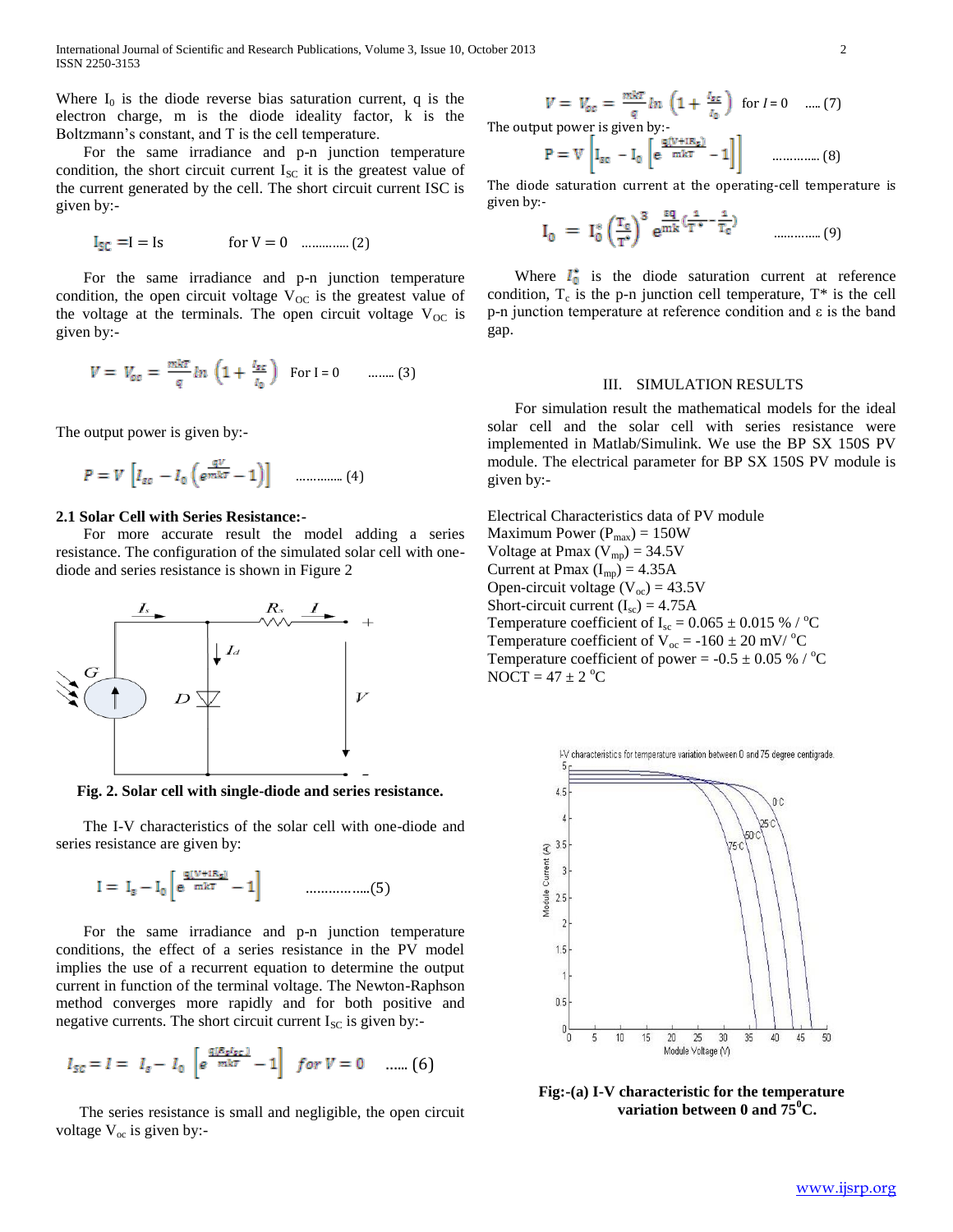

**Fig:- (b) P-V characteristics for various condition of solar irradiation**



**Fig:- (c) P-V characteristics for temperature between 0 and 75<sup>0</sup>C**



**Fig:-(d) I-V characteristic for various conditions of solar irradiation.**



 **Fig:- (e) P-V characteristics for a diode ideality factor variation between 1 and 2.**



**Fig:- (f) I-V characteristics for a diode ideality factor variation between 1 and 2.**

# IV. CONCLUSION

 The behavior of ideal solar cell model and the behavior of the solar cell with series resistance model are studied in this paper. Included effects are: temperature dependence, solar radiation change, and diode ideality factor and series resistance influence. The solar cell with series resistance model offers a more realistic behavior for the photovoltaic systems. Particularly, this model is to be considered in panels with series cells, because the series resistance is proportional to the number of solar cells in the panel.

 Modeling of photovoltaic modules are not difficult, of realize than when is known the model of photovoltaic cell. Also have been demonstrated that the temperature and the solar irradiation influenced suggestive the system performance.